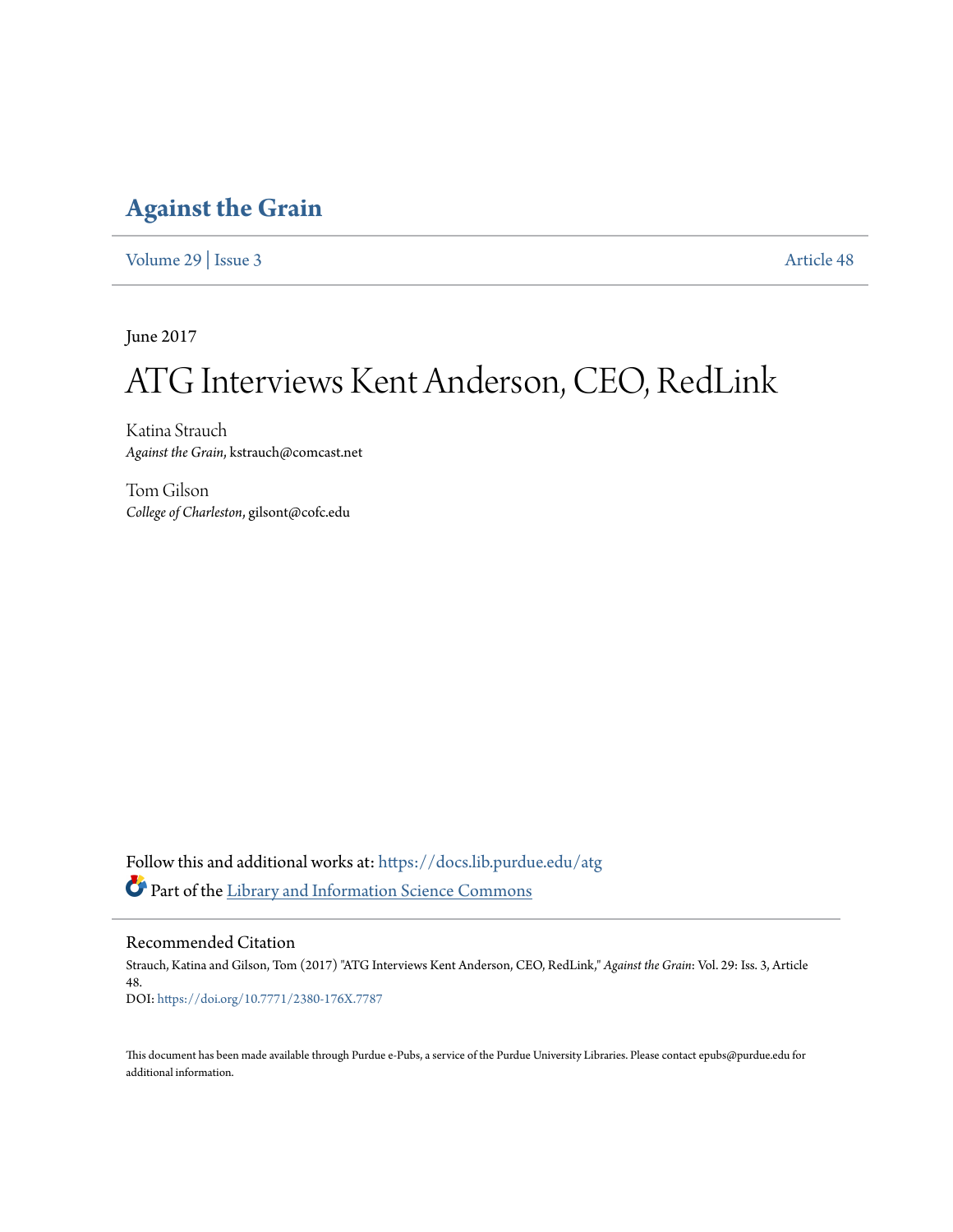### **CEO of RedLink**

by **Tom Gilson** (Associate Editor, *Against the Grain*) <gilsont@cofc.edu>

and **Katina Strauch** (Editor, *Against the Grain*) <kstrauch@comcast.net>

*ATG: Kent, you've had a long and successful career in scientific and scholarly publishing and have contributed to the industry more broadly as a past President of SSP and the founder and former editor-in-chief of Scholarly Kitchen. What led you to take the helm of a start-up like RedLink?*

**KA:** Great question. **RedLink** represents an amplification of a thread that's run throughout my professional life — digital business and innovation — while also complementing my generalist nature. I came up through editorial and design work, but have gained marketing, finance, strategy, and product development skills along the way. Plus, I've always been pushing to do something new in every role, whether it was early online CME, early e-publishing experiments, new services like supplemental PowerPoint slides, podcasts, or video articles, or initiatives like the *Scholarly Kitchen*. One of the enticing aspects of running a start-up was that I'd have a wider opportunity to bring my generalist bent to the game, while being able to innovate on multiple fronts. In fact, innovation of some kind is required almost daily.

#### *ATG: On your website, you say that RedLink's mission and purpose is to help people see what they're missing. What does that mean exactly?*

**KA:** "See what you're missing" can mean a lot of things, which is part of why I picked the slogan. We develop services that show you data and connections. These services reveal the signals in the data so they're easy to understand and use. The most basic examples are our Dashboards, which bring customer and usage data together in ways sales and management teams can use 24/7 without more than a 5-minute orientation. Beyond that, we have a service called SiteLeads which lets publishers see the demand behind turn-away data for customers they don't have, putting it in context over time. At another level, we have Remarq, which lets users see one another, see and share articles with annotations and comments and reviews, and see author and editor updates and discussions. Then, there's the meaning relevant to **RedLink** itself, in that our technology is current and high-performance, so you should see what you're missing.

#### *ATG: You also say that RedLink services enable customers to "save time and streamline their collaborations." How so? Which collaborations?*

**KA:** We focus on professional collaborations, whether those are business-to-business collaborations between, for example, libraries and publishers, or peer-to-peer between researchers or practitioners. Our view of the library-publisher relationship is that both are really devoted to serving the end-user, so have a

common cause, even though there's sometimes friction in achieving what they both want. Data can help both parties. Libraries can be more effective getting administrator attention with data showing demand, usage, and value. Publishers can be more effective using data revealing what's working and what's not working. Then, we have **RedLink** Network, which is where publishers and librarians can collaborate to ensure that access credentials and professional connections are current. This is a free service, and **RedLink** Network is run as a public benefit corporation.

#### *ATG: One of your cornerstone services is the RedLink Network which is now offered for free to both librarians and publishers. What advantages does it offer librarians? Publishers? Why should they want to become part of the network?*

**KA: RedLink** Network is designed to make it easy for libraries to broadcast changes to their IP addresses or other access credentials, and for publishers to accept these while the software lets both parties know the status of the updates. Too many times, updates don't get shared with all the affected parties, and libraries don't know if their changes have been taken up. This applies to link resolvers, Shibboleth, and branding updates, as well. Beyond this, **RedLink** Network lets consortia organize and share data, gives libraries a single place to store their COUNTER reports and SUSHI credentials, and creates a secure (two-step authentication, 256-bit SSL, etc.) environment for these credentials.

#### *ATG: It sounds like there might eventually be a fee to register and be part of the RedLink Network. Is that part of your future business plan?*

**KA:** No. We intend to run **RedLink** Network as a free service. It benefits **RedLink** indirectly to have clean IP data shared across the ecosystem. Right now, our Dashboard and other products suffer the same ills as access systems with out-of-sync credentials — we see unwarranted denials, or diminished usage in the data we process for our customers. We'd like to have data based on perfect or nearly perfect access credentials. If usage data are cleaner because there aren't technical issues or mistakes, our customers have better insights and everyone is happier. Plus, it just makes our engineers crazy to think people are still doing this by hand. It's not efficient.

#### *ATG: You also have a couple of subscription products, the Library Dashboard and the Publishers Dashboard. Can you tell us about them?*

**KA:** Sure. Our Publisher Dashboard product is designed to let sales and management teams quickly get insights into their usage and

customer data — denials/turn-aways, full-text usage, abstracts, and so forth. Publishers can look across a consortia, or dive in to any customer; look at archival usage and turn-aways; look at accounts in a certain country before a trip; see across their business where usage is up or down; let sales agents access data for specific customers or territories; and analyze trends in cost-per-download. Library Dashboard has similar functionality, but geared for library needs. So, library users can see usage, cost-per-download, turn-away, and other data by publisher, title, or bundle. We handle databases, journals, eBooks, and bundles. Users can compare usage of a title by vendor — so, is Title A more heavily used in Database A, directly as a Journal, or in Database B? Consortia can look across their member libraries, and dive in for detailed comparisons. Trends across the entire collection are easy to see, and then you can dive in with a click. Reports in either system can be saved by clicking our "pin" feature, and any chart can be downloaded as an image, PDF, or data.

#### *ATG: What unique data do they provide that are not available elsewhere?*

**KA:** Our Dashboards provide useful views of the data in and across the systems publishers and libraries use. We can process vast amounts of data very quickly, so our displays are snappy, while also being designed to be easy to understand. My experience having watched many people interact with our Dashboards is that while the data sources are familiar, the combinations and intuitive displays we provide make it all feel much more accessible and usable.

#### *ATG: We understand that data from the Library Dashboard enables librarians to make more informed spending and collection decisions. Can you give us specific examples as to how that works?*

**KA:** Certainly. By making data easier to see and use, we think Library Dashboard lets professionals make more decisions with more confidence. Adding cost-per-download helps, but it's not the full story. Trends by discipline, usage over time, and comparisons across sources all help to inform decisions that really only the library professional can make. Decisions are highly contextualized, and our displays provide more context faster and in ways that make sense. Later this year, we will be introducing upgrades to the decision-making toolset, with some data-driven recommendations to help further inform choices.

*ATG: We also understand that the data available via the Publishers Dashboard helps publishers retain customers and drive new sales. Again, can you give us some specifics? And how does this data differ from that pro-*

*continued on page 32*